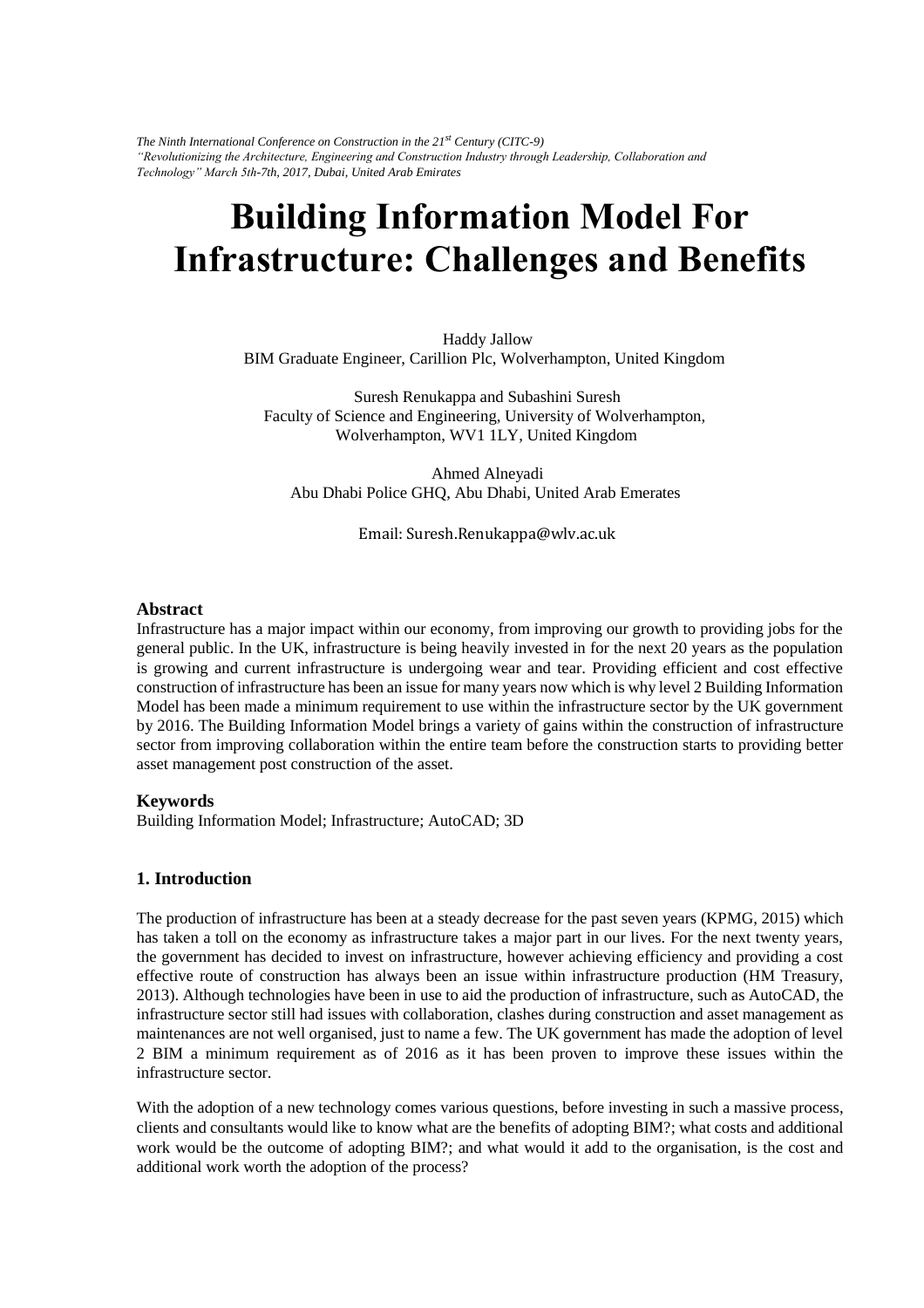An investigation into how BIM benefits the infrastructure sector in essential in this paper in order to demonstrate useful information gathered through a literature review and exploratory research. Current studies have provided mostly taken the direction of recommending BIM for the use of infrastructure construction. The Building Information Model provides a 3D model of the asset even before works starts, however it is not just a 3D model, it also contains a number of facilities which can aid in the production of both an efficient and cost effective design and production while providing data management.

# **2. Overview of the Building Information Model**

BIM has become more popular over the past 10 years as it has proven its benefits within the infrastructure sector compared to other software's. In about 1957, Dr. Patrick J Hanratty, the creator of CAM (Computer Aided Manufacturing) took chance to present the AEC (Architecture, Engineering, and Construction) with the Building Information Model and this was the first the model was heard of (Mandhar & Mandhar, 2013). There are four levels of the Building Information Model, level 0, level 1, level 2 and level 3 which are demonstrated below in Figure 1.

## **Level 0 BIM**

This is the simplest of all the levels, it consists of converting paper drawings to 2D CAD drawings and the output is simply distributed along the parties by paper or electronically (NBS, 2014).

## **Level 1 BIM**

Level 1 is a combination of 3D CAD models for concept work and 2D for drafting documents and information about the product. The CAD models are managed with the use of BS 1192:2007 and the data share electronically is obtained by the common data environment (CDE) which is usually managed by the contractor (NBS, 2014).

## **Level 2 BIM**

This level is the level of BIM required by the UK government by 2016. It is operated by collaborative practices, all parties work on their own 3D model which is not necessary a shared model however the design information shared through the same file format allowing the organisations to be able to input data and all check on it. Each party using the CAD software should be able to access the file formats through IFC (Industry Foundation Class) or COBie (Construction Operations Building Information Exchange (NBS, 2014).

## **Level 3 BIM**

Level 3 BIM uses a single shared model and is a fully collaborative process. All of the parties involved and use the same model accessing and changing it if required, this allows the risks to be reduced by reducing the conflict of information. This level is the governments' requirement by 2019 (NBS, 2014).

## **2.1 BIM Maturity Levels**

The maturity level of BIM is based upon quality, repeatability and the degree of superiority with the capability of BIM. The BIM maturity level that was produced was based on BIM's capability, implementation requirements, performance targets and quality management. There are five levels to the maturity of BIM, where the names were formed by comparing terms that were used by maturity models and the easily understood names were chosen to represent the levels, this decision was made by DCO stakeholders (Succar, 2009).

The five maturity levels produced are shown on Table 1: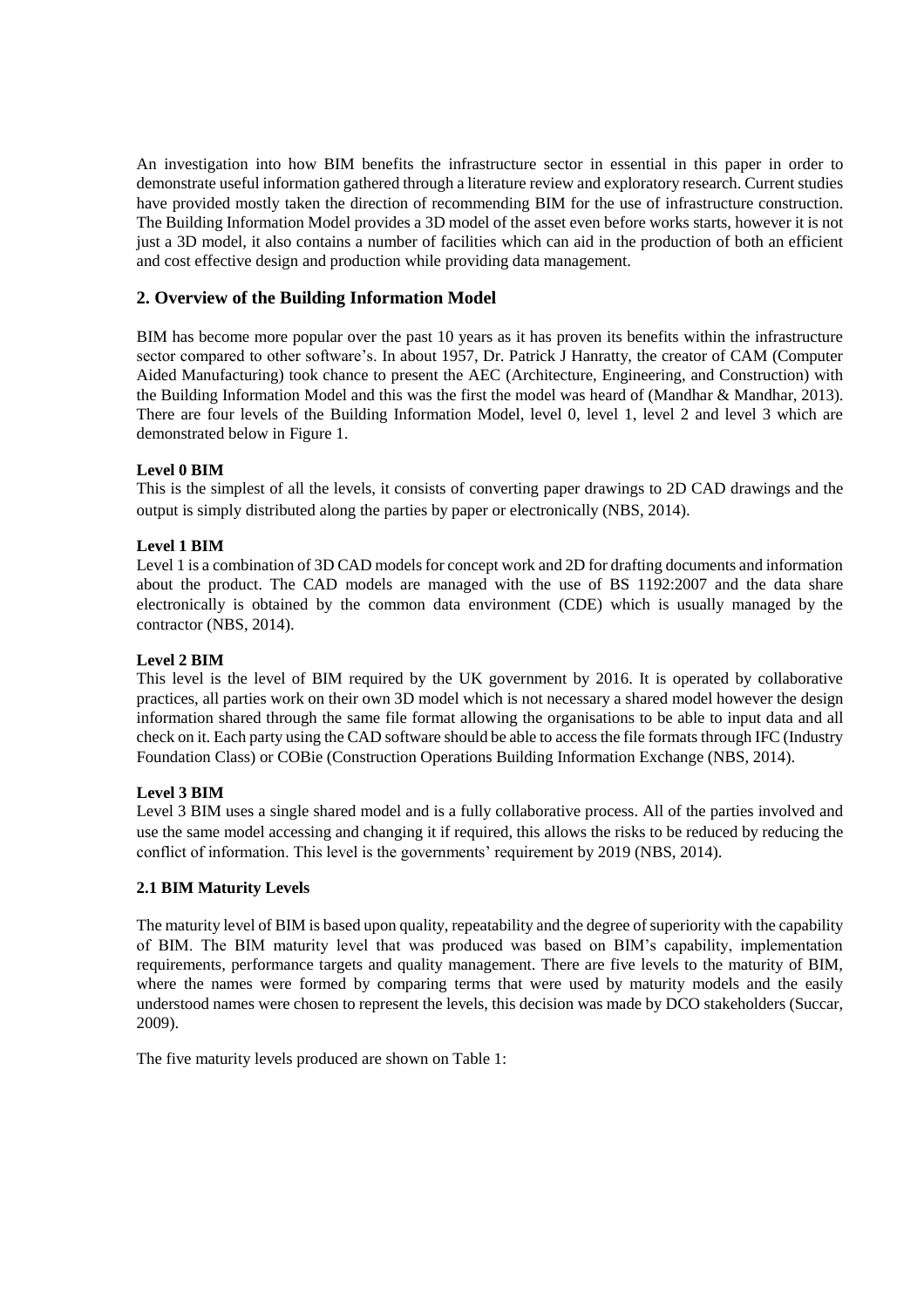| <b>Level</b> | <b>Name of Level</b> | <b>Textual Rating</b>  | <b>Numerical Rating</b> |
|--------------|----------------------|------------------------|-------------------------|
| A            | Initial/Ad-hoc       | Low Maturity           | $0-19%$                 |
| B            | Defined              | Medium – Low Maturity  | 20-39%                  |
| $\mathbf C$  | Managed              | <b>Medium Maturity</b> | 40-59%                  |
| D            | Integrated           | Medium – High Maturity | 60-79%                  |
| E            | Optimised            | <b>High Maturity</b>   | 80-100%                 |

Table 1: Maturity levels of BIM Source: (Succar, 2013)

In order to progress from the lower maturity level to the higher maturity level, organizations should have a better control over having the targets and actual results almost match (acceptable even if little difference) (Succar, 2013), they should also have better predictability which would lead to less risks and a reduction of costs and finally better possibility of reaching their goals and creating new and ambitious ones (Succar, 2013).

# **2.2 Granularity levels of BIM**

Granularity levels can be defined as: "The level of detail within a conceptual model, matrix, tool or document", (AEC, 2015). Granularity levels were introduced in order to enhance BIM capability and maturity assessments to increase their flexibility. Four Glevels were developed and organisations can progress from lower levels to the higher levels. These levels are as follows: (i) assessment breadth; (ii) scoring detail; (iv) formality; and (iv) assessor specialization.

# **3.0 Challenges of adopting BIM and implementation of BIM**

With the Building Information Model being an immense programme, it requires training at the start after implementation which can take some time as with the construction industry being led by older generations which are using processes that have been in practice for years.

Even though BIM enables savings on cost once implemented, it does however cost a lot during implementation, through training and updating system software's to be able to utilise BIM within the organisation.

With BIM containing a mass amount of information, management of this information might cause an issue if not executed in the right manner.

# **4.0 Benefits of BIM within infrastructure**

The BIM process does not only help within the engineering aspects of building infrastructure, it also helps with the budgeting, warranty information, project specification, purchase requests and existing service documents. BIM provides benefits to the owner before construction. For the contractors, it assists with communication be being visual. At the tendering stage, it gives the contractor an opportunity to give the client a display of how they would intend to go on with the project and how he has limited some of the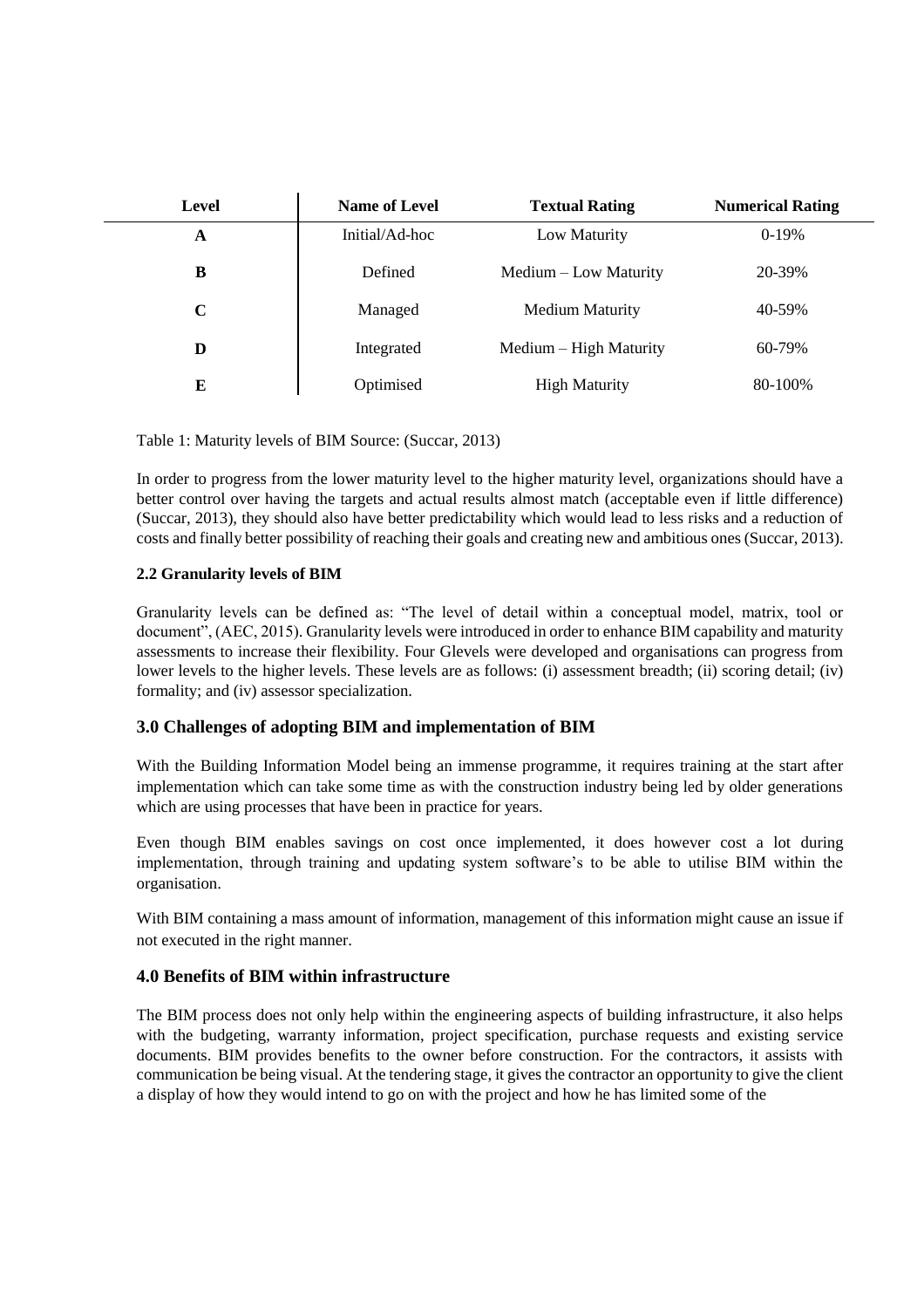construction in order to get the best quality as long as best price (Smith, 2012). Implementing the Building Information Model provide a number of benefits, a few of them are; Better predictability, as the model is produced prior the commencement of works, different scenarios can be tested out which the organization can predict which is the best case scenario; Clashes can also be detected early leading to a more efficient design as errors can be minimized during construction leading to a faster production; Reinforcement modelling, complex structures can be difficult when modelling the reinforcement, with the visualization BIM provides, reinforcement in complex structures can become a lot easier visualizing how the reinforcement ties in together.

BIM can be used within all stages of construction, from the pre-construction stage, assisting with planning and making efficient decisions early in the design stage by having the advantage of manipulation the model, bringing in different ideas and testing them out, to the post construction Stage where it assists with managing the asset.

Infrastructure has a long lifespan which would need maintaining and as previously mentioned, BIM is useful for maintaining the asset throughout its lifespan.

## **4.1 BIM and Data Management**

The Building Information Model provides a better way of managing data throughout the life cycle of the asset through the usage of different programmes which are compatible with the process.

## **Construction Operations Building Information Exchange (COBie)**

COBie is described as a data plan which is provided in a spreadsheet data format, and contains a 'subset' of the information in the building model for the purpose of the handover (Lymath, 2014).

#### **IFC Files**

IFC's are object-based formats which allow data exchange between different software's (Lymath, 2014). Through the usage of IFC files, which are files that can be generated from excel files and saved in an "all files" format making the file compatible with the programme.

Opening these IFC files in the programme automatically draws up the information that has been fed into the file, which saves time and is very efficient. For example when drawing multiple manholes and catch pits within the design, the diameters, depths, northings and eastings can be saved as an IFC file with the individual Manhole and catch pit names through Excel and that can be opened within BIM automatically drawing these drainage systems. Along with this information, attributes can be added to the spreadsheet which are descriptions of the structure, and once opened in BIM, when clicked on the structure, the attributes are shown as properties of the object drawn which can describe to anyone what the structure actually is. Compared to AutoCAD 2D, these would have had to be drawn up which would take a longer time and cost a lot more.

## **BIM Execution Plan**

The BIM execution plan is used for managing the delivery of the project. There are two stages to this: Precontract BIM execution plan; this is a direct answer to the Employer Information Requirements (EIR) which is a document that provides the information that is required by the employer prior the start of the project (Dana K. Smith, 2009).

This may include:

- A project implementation plan;
- Goals for collaboration and information modelling;
- **Project milestones and project programme; and**
- Deliverable strategy.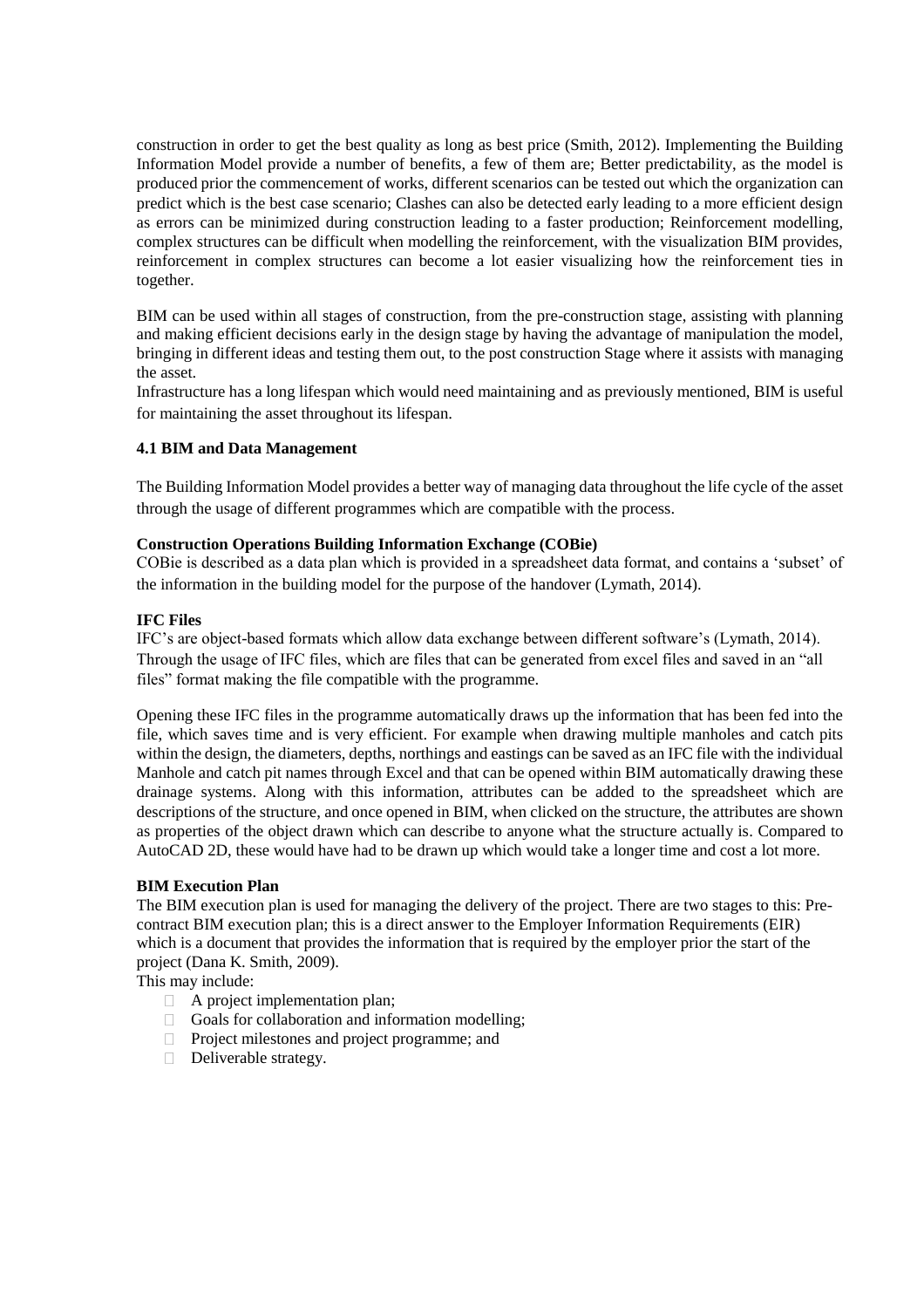Post-contract BIM execution plan; this entails how the Employer's Information Requirements will be provides (Dana K. Smith, 2009). These include:

- Management;  $\Box$
- $\Box$ Planning and documentation;
- $\Box$ Standard method and procedure; and
- $\Box$ IT solutions.

As part of planning and documentation, an MIDP and TIDP are created.

MIDP: Model Information Delivery Plan, this is the primary plan for the preparation of the project information. Following that;

TIDP: Task Information Delivery Plan, is the MIDP but divided in subsections in order to set out the responsibilities for each individual information deliverable.

These are used to manage the delivery of that information provided.

## **4.2 BIM and Collaboration**

With the use of BIM between teams within the organisation, an effective way of communication is produced. BIM can be used as a tool as with the process containing an integrated design strategy, it would go against lone working within the organisation.

Information collect on site by the site team, or information produced by the designers are all integrated within the BIM model, effectively leading to all members of the organisation working within one shared model which can be accessed to extract information which has been integrated into the model by different teams.

## **4.3 BIM and asset management**

The building information model and asset management are both transforming the infrastructure industry and they are both mainly focused on maximising the value of the asset throughout its lifespan, however to attain all of the benefits of BIM with asset management, the collaboration between the different stakeholders must be at maximum level throughout the lifespan of the asset (Ferrovial, 2015).

As mentioned previously, with BIM being used for infrastructure, all documentation can be stored within the model. Infrastructure has a long lifespan and with all this data stored within the model maintaining the asset would become a lot simpler.

Using BIM with the asset management of infrastructure is a complimentary process as they support each other, the assets help in bringing BIM together whereas BIM assists in introducing new assets into the project and also in operating and managing both new and existing assets. Using information collected from BIM will allow asset managers to register assets and also receive topographic data on the assets and the quantities that were derived. The performance of the assets can also be registered, life expectancy details can be recorded and as infrastructure has a long life span, if maintenance is required a description can be obtained from BIM and in this case maintenance details can also be recorded and stored for future references (ICE, 2015).

## **5.0 Implementation of BIM**

The implementation of BIM in an infrastructure project is not thought of as a technical decision but it is more like a business decision, because the building information model gives the parties a better way of communicating and also improves the outcome quality by allowing better decisions to be made while reducing the time and cost of the building process and operation (Smith, 2009). Most business owners choose to implement the building information model mainly for the reason that the competitiveness in the market is rather high. Companies adopting the implementation of BIM only achieve the full benefits if the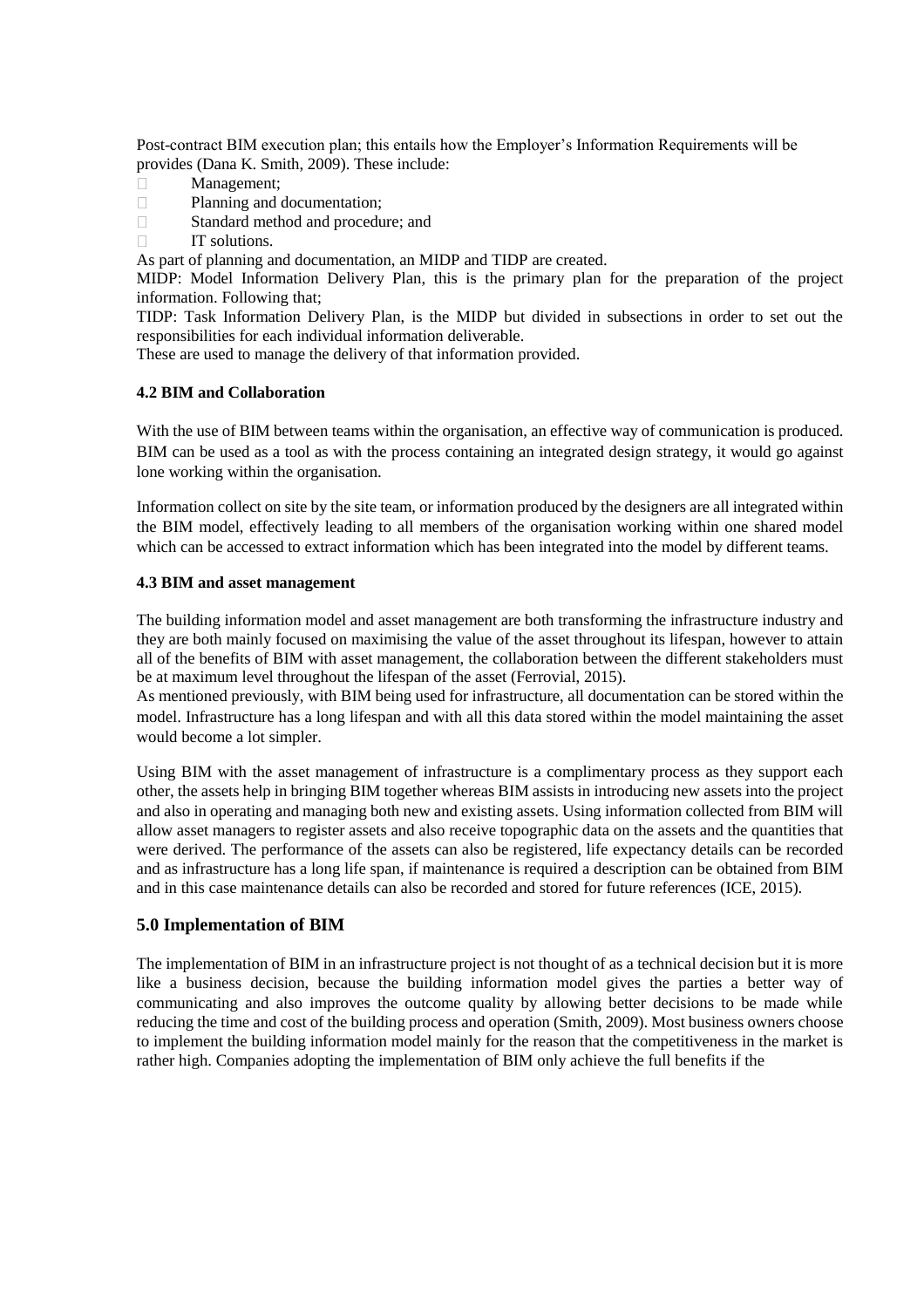implementation is done carefully, however there are many risk areas when implementing the building information model.

The building information model does not only affect the construction and operation of the infrastructure building processes, it also has an impact of the business process. However for this switch to using BIM to be possible, the business owners need to be able to visualize the benefits of implementing the building information model and also see the positivity in the process giving them a better relationship with business partners and clients (Smith, 2009).

The best practice of implementing BIM is to analyse the organisations internal business processes, for example evaluate "whether is it a design, construction or property ownership enterprise" (Smith, 2009), and revise whether these business processes are a part of the system and if the model information which has been created by someone within the system can be of use to another party that is a part of the system. When implementing the building information model there could be a number of drawbacks, implementing the Building Information Model does not mean that all the files have to be compiled together at a single location throughout its lifespan, from the business point of view, this would be a problem.

## **Pitfalls to be avoided**

Storing all data into a single file, the building lifecycle of both the business processes and the workflow is too complicated to be able to function when stored into one file.

Within the industry, business processes and workflow fluctuate a lot throughout the buildings lifespan in order for all of it to fit into one workflow paradigm.

There would be great difficulty for business processes to support changes to existing workflows to new ones with a single building model environment as it would require a big change for the existing informationmanagement infrastructure.

With a single data file, the cost and technical challenges would rise as the software would have to be developed in order to be capable of meeting all the users' requirements throughout the life span of the building process.

#### **Assessing the Fundamental risk of implementing BIM**

Even though the implementation of the building information model brings a lot of good to the business, it also has its implementation challenge, the following are a few examples of challenges that may occur;

#### **• New business processes**

The building information model is not a process used to improve old technological tools, it re-engineers the internal processes and creates new business processes. The disadvantage with this is that the organisation has to be able to handle this drastic change in processes and if users are not on the maturity level of using BIM, the implementation would not go as planned (Smith, 2009).

#### • **New roles and responsibilities**

As new processes are being introduced, new roles within different processes are created. For example, once BIM is implemented, it is a necessity that the right person has the responsibility over the data entries and is also responsible for the inaccuracies. Taking this responsibility can be a major risk as it could lead to legal liability problems (Azhar, 2008).

## **• Too much work?**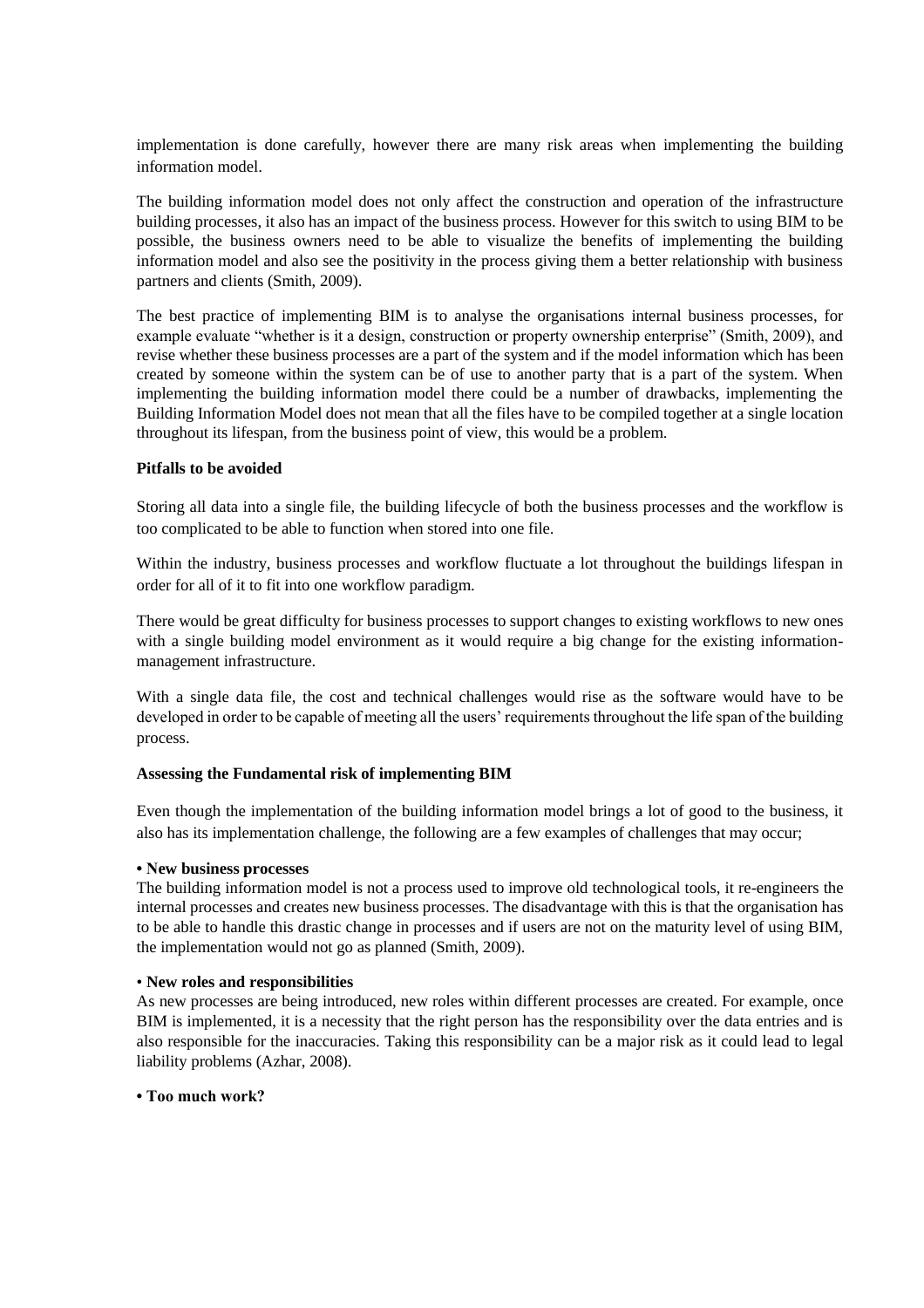More organisations are talking about how BIM can solve all most problems within the building infrastructure industry, answering all coordination, management and procurement problems, however some contractors do struggle with the amount of information that they receive from using BIM (NCE, 2015). It would be a good decision to implement BIM if contractors are ready to handle the information load i.e. implemented in the tight project in the right hands.

# **6.0 Findings**

A number of five case studies were undertaken in order to explore the influence BIM has within the infrastructure sector, the findings are as follows:

The result obtained on how BIM benefits the infrastructure sector is fairly consistent. A number of aspects were affected by BIM which improved the production and construction of the case projects. The value of using the Building Information Model within projects is mainly that it improves savings of construction costs for the owner and also improves efficiency.

The case studies and interviews provided what benefits were gained from implementing BIM. The biggest benefits that were highlighted were cost savings and efficiency. With clashes being detected early, casts repairing these damages would be improved and would also lead to an efficient design as these potential clashes would not need to be rectified which would waste time. Visualization is one of the benefits that also assist with clash detection and also during the pre-construction phase, clients can view the proposed design and be comfortable with design.

And improved collaboration was also a key benefit as with BIM having a shared environment, changes to design are easily picked up on by all teams of the organization. All data is also inputted into the program which provides better data management and assists in the asset maintenance post construction.

The major outcome of BIM that was identified within the case projects and interviews is the visuals it provides. With the model being 3D, the visual does not only assist within designing but also helps when it comes to saving costs as cost effective solutions can be tested out to see if practical and used. In addition, BIM enhances the collaboration within the organisation which makes it easier to work during all three construction stages

# **7.0 Conclusion**

There has been a fall in production within the infrastructure sector which is why the UK government has invested up to £40 billion to improve the infrastructure in the UK for the next 20 years (KPMG, 2015).

Before this investment, the UK government was hesitant as infrastructure production was not executed in a cost effective and efficient way in the past which is why the government has made the adoption of level 2 BIM a compulsory step by this year of 2016.

The Building Information Model can be used for a number of effects within the infrastructure sector as it would benefit the project from its prime during the design stage to after the project through asset management (AutoDesk, 2012). BIM is a process that provides a 3D model of the project, unlike AutoCAD which provides 2D drawings, which can be a shared model between the organisations and can be used by architects, engineers, contractors and even the client.

The Building Information Model has to be implemented in the right way in order for its full benefits to be possible. Training and updating software's are two of the main drawbacks which come with the implementation of BIM. With the civil engineering infrastructure sector containing older generation civil engineers, the training process takes longer as the upskilling of the staff would be difficult because the